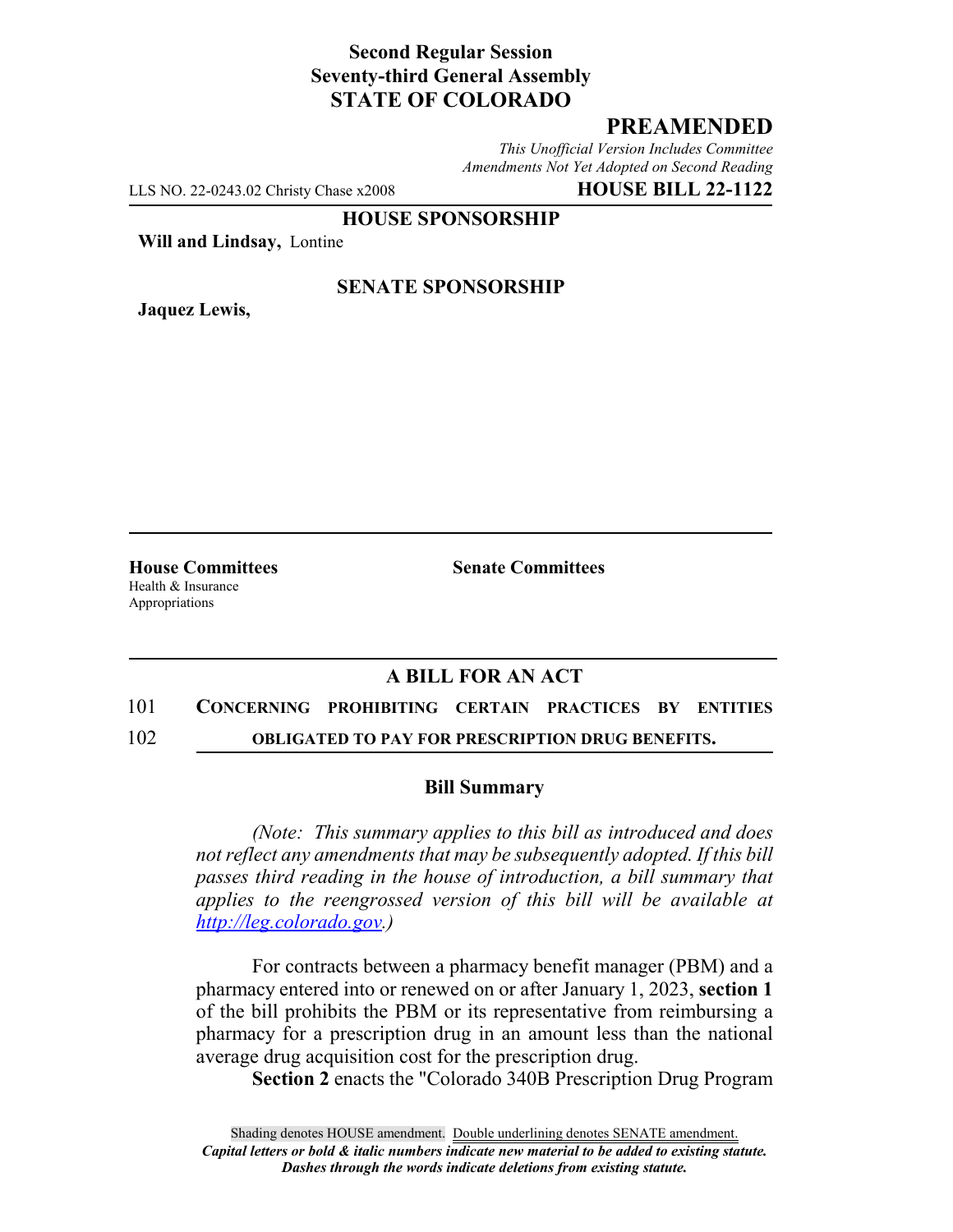Anti-discrimination Act" (act), which prohibits health insurers, PBMs, and other third-party payers (third-party payers) from discriminating against entities, including pharmacies, participating in the federal 340B drug pricing program (340B covered entity). Specifically, the bill prohibits a third-party payer from:

- Refusing to reimburse a 340B covered entity for dispensing 340B drugs, imposing additional requirements or restrictions on 340B covered entities, or reimbursing a 340B covered entity for a 340B drug at a rate lower than the amount paid for the same drug to pharmacies that are not 340B covered entities;
- ! Assessing a fee, charge back, or other adjustment against a 340B covered entity, or restricting a 340B covered entity's access to the third-party payer's pharmacy network, because the covered entity participates in the 340B drug pricing program;
- Requiring a 340B covered entity to contract with a specific pharmacy or health coverage plan in order to access the third-party payer's pharmacy network;
- ! Imposing a restriction or an additional charge on a patient who obtains a prescription drug from a 340B covered entity; or
- Restricting the methods by which a 340B covered entity may dispense or deliver 340B drugs.

**Section 2** makes a violation of the act an unfair or deceptive act or practice in the business of insurance and authorizes the commissioner of insurance to adopt rules to implement the act.

<sup>1</sup> *Be it enacted by the General Assembly of the State of Colorado:* 2 **SECTION 1.** In Colorado Revised Statutes, 10-16-122.1, **add** 3 (3.5), (5)(a.5), and (5)(h) as follows: 4 **10-16-122.1. Contracts between PBMs and pharmacies -** 5 **carrier submit list of PBMs - prohibited practices - exception - short** 6 **title - definitions.** (3.5) FOR ANY CONTRACT BETWEEN A PBM AND A 7 PHARMACY ENTERED INTO OR RENEWED ON OR AFTER JANUARY 1, 2023, 8 A PBM OR THE REPRESENTATIVE OF A PBM SHALL NOT REIMBURSE A 9 PHARMACY FOR A PRESCRIPTION DRUG IN AN AMOUNT THAT IS LESS THAN: 10 (a) THE NATIONAL AVERAGE DRUG ACQUISITION COST FOR THE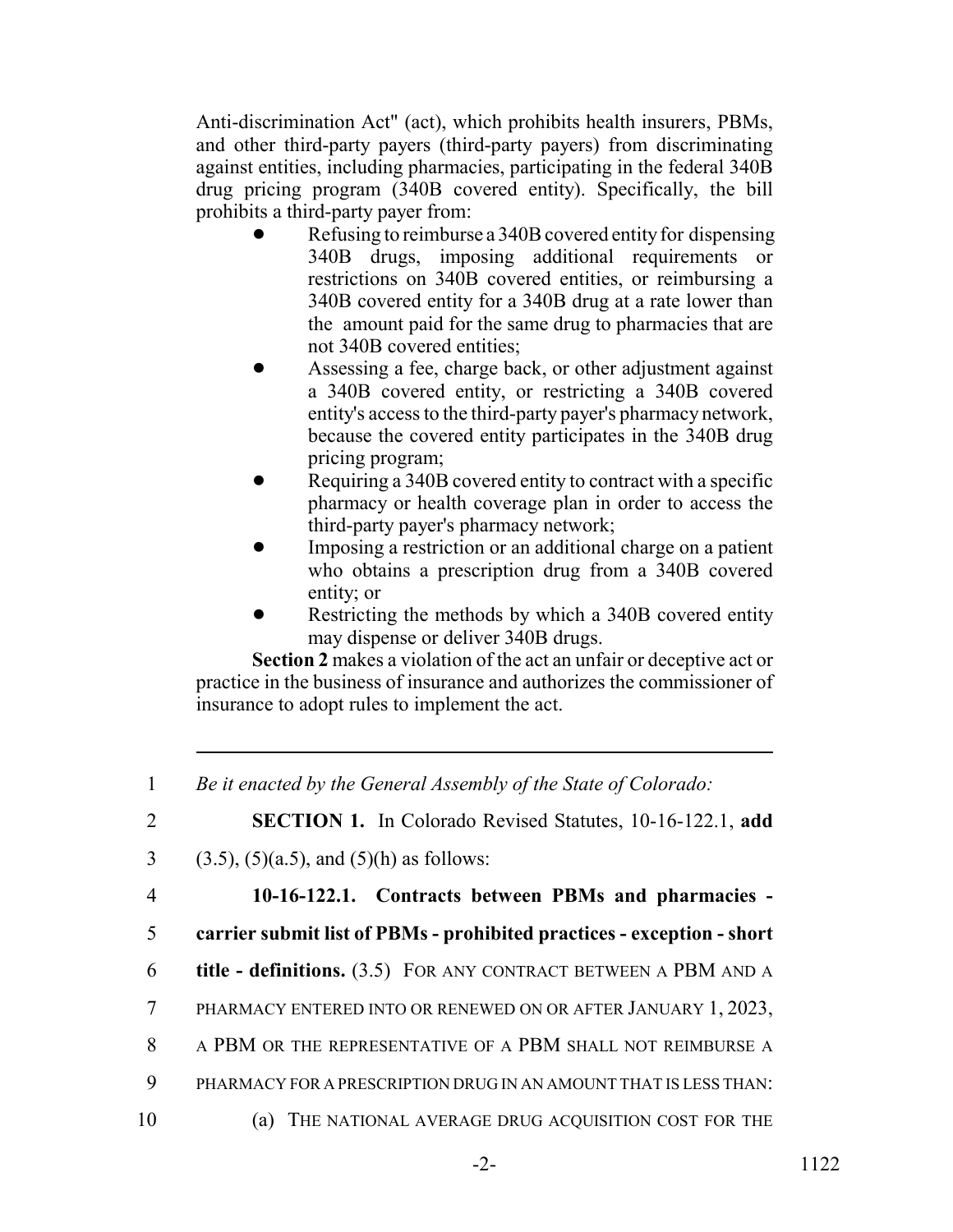PRESCRIPTION DRUG AT THE TIME THE DRUG IS ADMINISTERED OR DISPENSED, PLUS A PROFESSIONAL DISPENSING FEE; OR

 (b) IF THE NATIONAL AVERAGE DRUG ACQUISITION COST IS NOT AVAILABLE AT THE TIME A PRESCRIPTION DRUG IS ADMINISTERED OR DISPENSED, THE WHOLESALE ACQUISITION COST OF THE DRUG, PLUS A PROFESSIONAL DISPENSING FEE.

 (5) As used in this section and section 10-16-122.9, unless the context otherwise requires:

 (a.5) "NATIONAL AVERAGE DRUG ACQUISITION COST" MEANS THE DRUG PRICING BENCHMARK DEVELOPED BY THE FEDERAL CENTERS FOR MEDICARE AND MEDICAID SERVICES IN THE UNITED STATES DEPARTMENT OF HEALTH AND HUMAN SERVICES, WHICH BENCHMARK IS BASED ON DATA COLLECTED FROM A MONTHLY NATIONWIDE SURVEY OF RETAIL COMMUNITY PHARMACY OUTPATIENT DRUG PRICES.

 (h) "WHOLESALE ACQUISITION COST" HAS THE MEANING SET FORTH IN 42 U.S.C. SEC. 1395w-3a (c)(6)(B).

 **SECTION 2.** In Colorado Revised Statutes, **add** part 15 to article 16 of title 10 as follows:

 PART 15 340B PRESCRIPTION DRUG PROGRAM ANTI-DISCRIMINATION ACT **10-16-1501. Short title.** THE SHORT TITLE OF THIS PART 15 IS THE "COLORADO 340BPRESCRIPTION DRUG PROGRAM ANTI-DISCRIMINATION ACT". **10-16-1502. Legislative declaration.** (1) THE GENERAL ASSEMBLY DECLARES THAT THE PURPOSE OF THIS PART 15 IS TO:

(a) PROHIBIT A PHARMACY BENEFIT MANAGER OR CARRIER FROM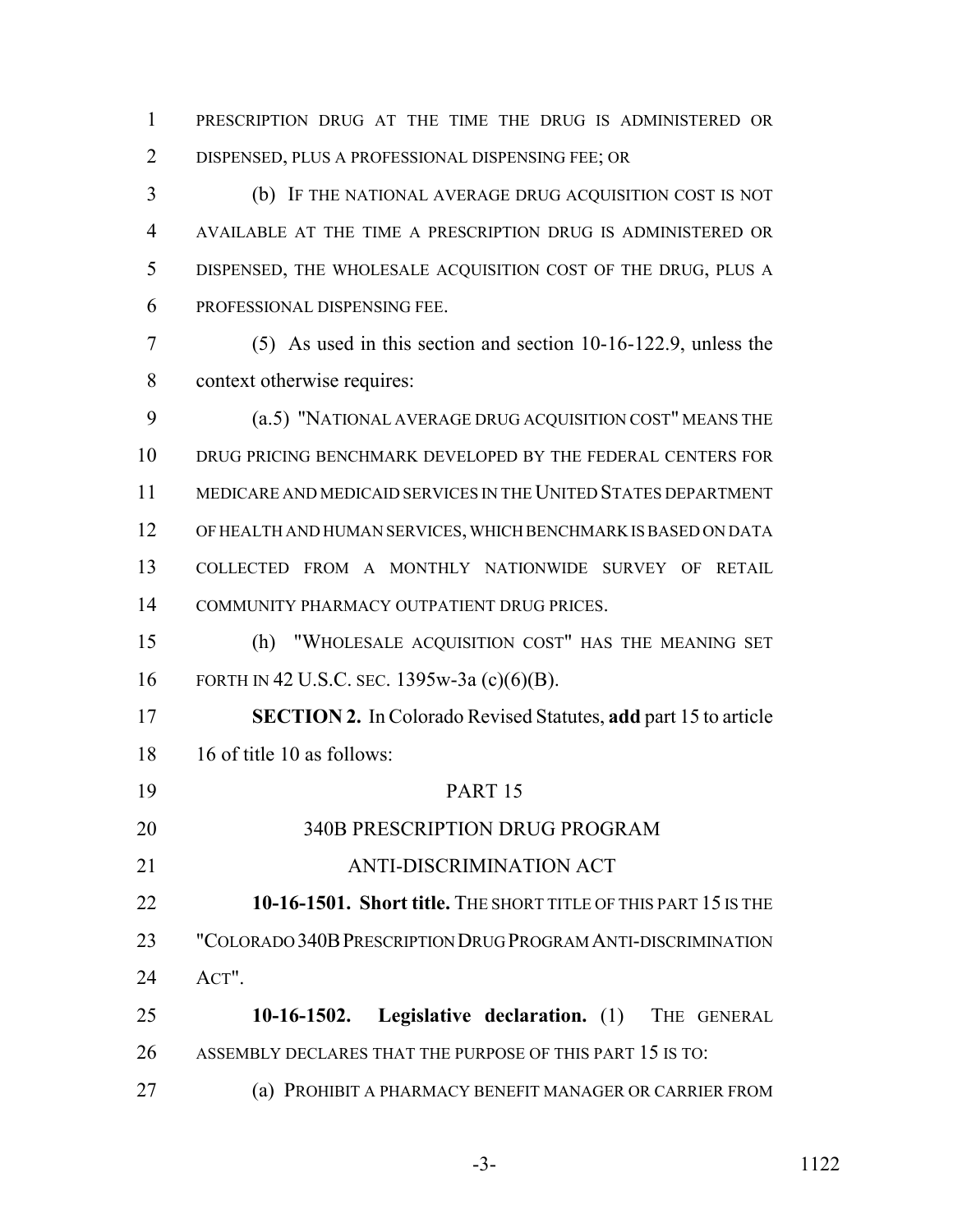IMPOSING FEES, CHARGE BACKS, OR OTHER ADJUSTMENTS ON COVERED ENTITIES OR CONTRACT PHARMACIES BASED ON THEIR PARTICIPATION IN THE 340B DRUG PRICING PROGRAM;

 (b) PROHIBIT A PHARMACY BENEFIT MANAGER OR CARRIER FROM REQUIRING A CLAIM FOR A DRUG TO INCLUDE A MODIFIER TO INDICATE THAT THE DRUG IS A 340B DRUG UNLESS THE CLAIM IS FOR PAYMENT, DIRECTLY OR INDIRECTLY, BY THE MEDICAID PROGRAM; AND

 (c) PROVIDE FOR POWERS AND DUTIES OF THE COMMISSIONER AND THE DIVISION.

 **10-16-1503. Definitions.** AS USED IN THIS PART 15, UNLESS THE CONTEXT OTHERWISE REQUIRES:

 (1) "340B COVERED ENTITY" MEANS A COVERED ENTITY, AS 13 DEFINED IN SECTION 340B (a)(4) OF THE FEDERAL "PUBLIC HEALTH 14 SERVICE ACT", 42 U.S.C. SEC. 256b (a)(4), AS AMENDED.

 (2) "340B DRUG" MEANS A DRUG PURCHASED THROUGH THE 340B DRUG PRICING PROGRAM BY A 340B COVERED ENTITY.

 (3) "340B DRUG PRICING PROGRAM" OR "340B PROGRAM" MEANS 18 THE PROGRAM DESCRIBED IN 42 U.S.C. SEC. 256b.

 (4) "CONTRACT PHARMACY" MEANS A PHARMACY OPERATING UNDER CONTRACT WITH A 340B COVERED ENTITY TO PROVIDE DISPENSING 21 SERVICES TO THE 340B COVERED ENTITY AS DESCRIBED IN 75 FED. REG. 22 10272 (2010) OR ANY SUPERSEDING GUIDANCE.

23 (5) (a) "DRUG COVERAGE" MEANS COVERAGE OR PAYMENT FOR A PRESCRIPTION DRUG DISPENSED BY A PHARMACY TO A PATIENT PURSUANT TO:

26 (I) A HEALTH COVERAGE PLAN;

(II) A MANAGED CARE ORGANIZATION, AS DEFINED IN SECTION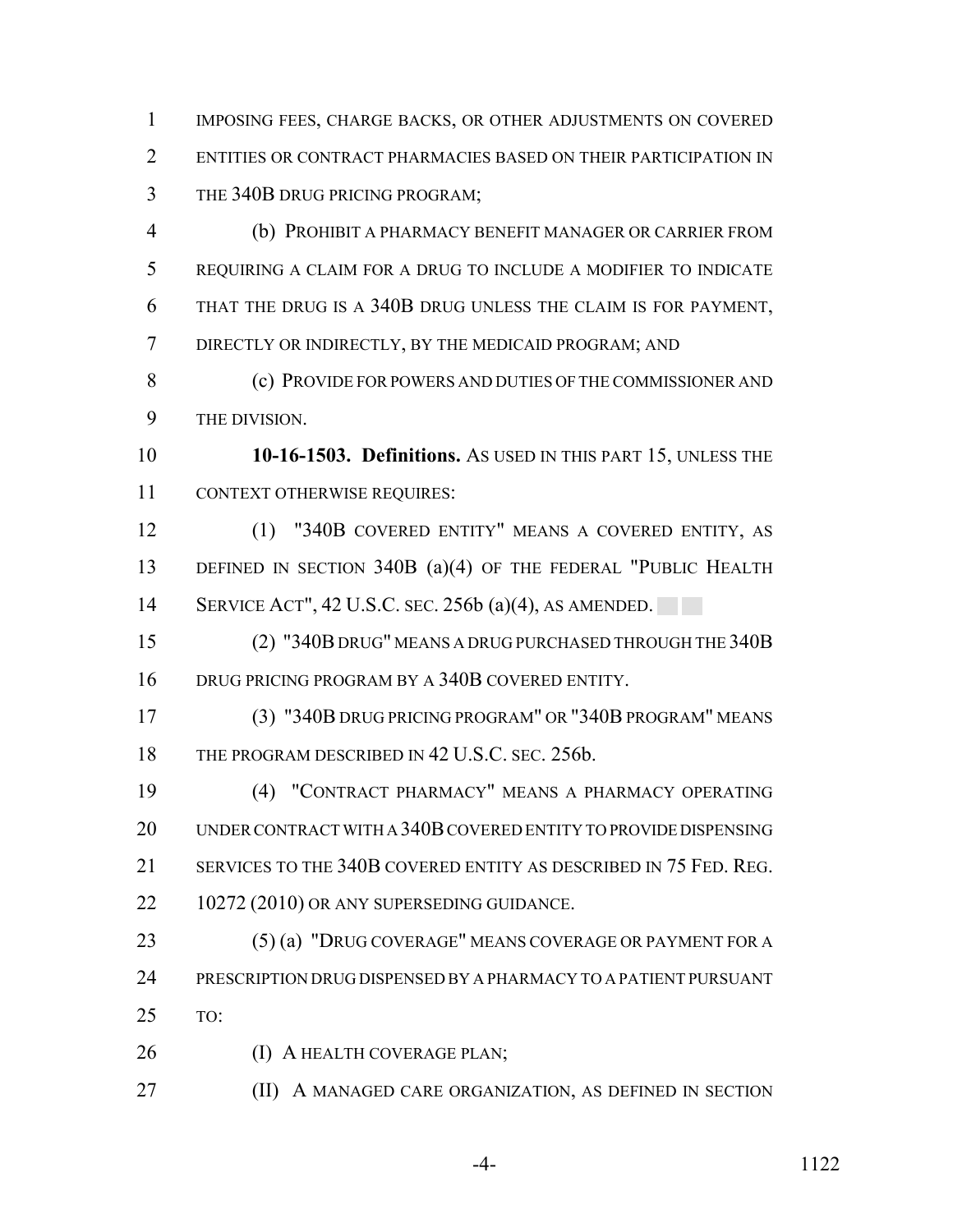1 25.5-5-403 (5); OR

 (III) ANY OTHER CONTRACTUAL OR OTHER LEGAL OBLIGATION TO PROVIDE COVERAGE OR PAYMENT FOR A PRESCRIPTION DRUG DISPENSED BY A PHARMACY TO A PATIENT.

(b) "DRUG COVERAGE" DOES NOT INCLUDE:

 (I) REIMBURSEMENT FOR COVERED OUTPATIENT DRUGS, AS THAT TERM IS DEFINED IN SECTION 42 U.S.C. SEC. 1396r-8 (k)(2), ON A FEE-FOR-SERVICE BASIS UNDER THE MEDICAID PROGRAM; OR

 (II) ANY AMOUNTS PAID BY AN INDIVIDUAL ON THE INDIVIDUAL'S OWN BEHALF OR ON BEHALF OF ANOTHER INDIVIDUAL WITHOUT A CONTRACTUAL OR LEGAL OBLIGATION TO DO SO.

 (6) "MEDICAID PROGRAM" MEANS THE MEDICAL ASSISTANCE 13 PROGRAM ESTABLISHED PURSUANT TO ARTICLES 4 TO 6 OF TITLE 25.5.

(7) (a) "THIRD PARTY" MEANS:

 (I) A CARRIER OR PHARMACY BENEFIT MANAGER THAT PROVIDES 16 OR MANAGES DRUG COVERAGE UNDER A HEALTH COVERAGE PLAN; OR

 (II) A SYSTEM OF HEALTH INSURANCE FOR STATE OR LOCAL GOVERNMENT EMPLOYEES, THEIR DEPENDENTS, AND RETIREES, INCLUDING A GROUP BENEFIT PLAN, AS DEFINED IN SECTION 24-50-603 (9), AND A GROUP HEALTH CARE PROGRAM DESIGNED PURSUANT TO SECTION

- 24-51-1202.
- (b) "THIRD PARTY" DOES NOT INCLUDE:
- **(I) AN INSURER THAT PROVIDES COVERAGE UNDER A POLICY OF** PROPERTY AND CASUALTY INSURANCE; OR

 (II) AN INSURER OR ENTITY THAT PROVIDES HEALTH COVERAGE, BENEFITS, OR COVERAGE OF PRESCRIPTION DRUGS AS PART OF COVERAGE REQUIRED UNDER THE "WORKERS' COMPENSATION ACT OF COLORADO",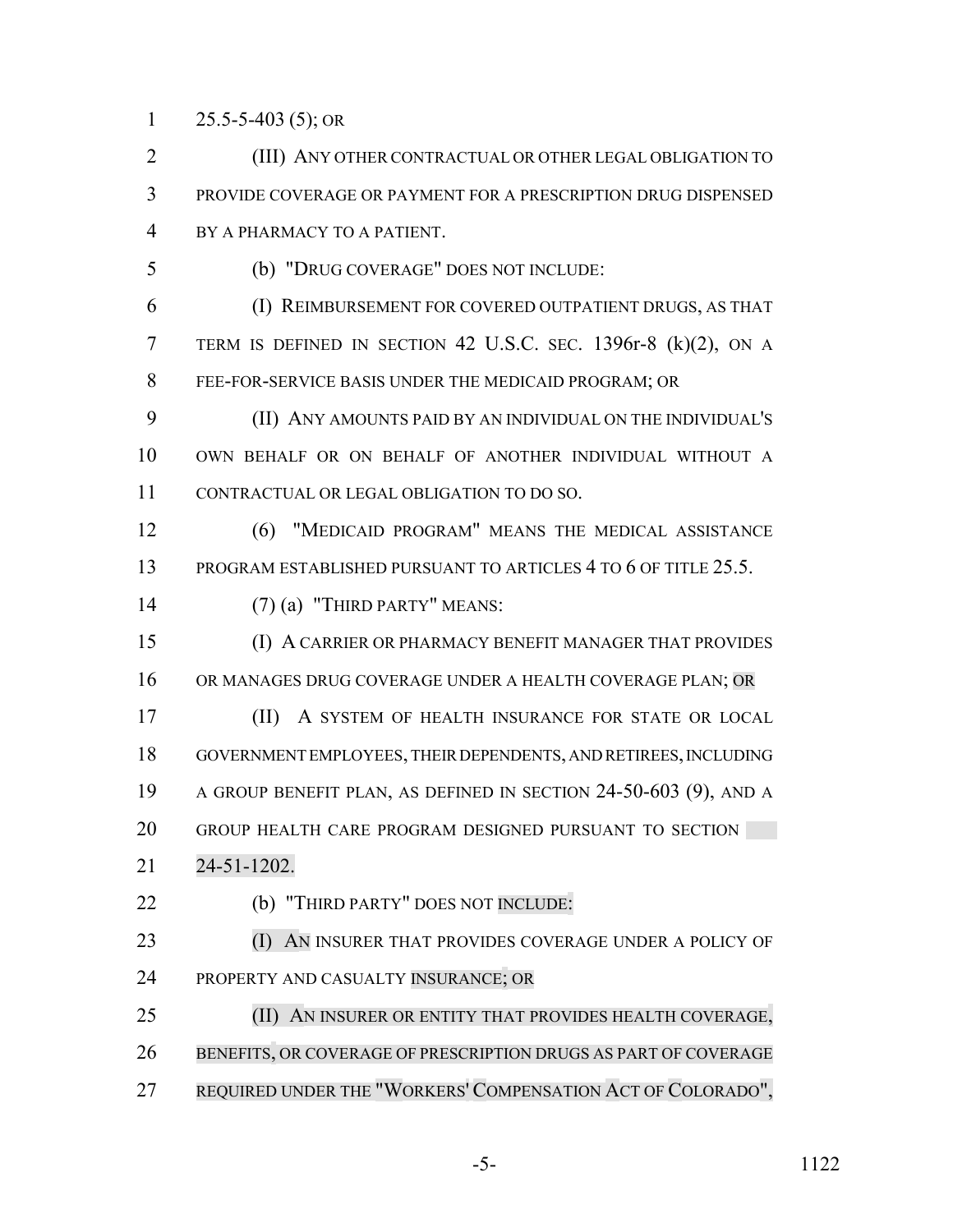ARTICLES 40 TO 47 OF TITLE 8, OR WORKERS' COMPENSATION COVERAGE REQUIRED UNDER FEDERAL LAW.

 **10-16-1504. Applicability - exclusions.** (1) THIS PART 15 4 APPLIES TO ANY THIRD PARTY THAT REIMBURSES 340B COVERED ENTITIES OR CONTRACT PHARMACIES IN THIS STATE. (2) NOTHING IN THIS PART 15:

 (a) PROHIBITS A THIRD PARTY FROM MAINTAINING DIFFERENTIAL REIMBURSEMENT RATES FOR PARTICIPATING AND NONPARTICIPATING PROVIDERS, SO LONG AS THE RATES ARE NOT DETERMINED ON THE BASIS OF A PROVIDER'S STATUS AS A 340B COVERED ENTITY OR CONTRACT PHARMACY;

 (b) AFFECTS A THIRD PARTY'S ABILITY TO ESTABLISH COVERAGE GUIDELINES AND EXCLUDE SPECIFIC DRUGS FROM ITS PRESCRIPTION DRUG FORMULARIES, SO LONG AS THE GUIDELINES AND EXCLUSIONS ARE NOT 15 DETERMINED ON THE BASIS OF A PROVIDER'S STATUS AS A 340B COVERED ENTITY OR CONTRACT PHARMACY OR OF A DRUG'S STATUS AS A 340B DRUG; OR

 (c) REQUIRES A THIRD PARTY TO CONTRACT WITH A 340B COVERED ENTITY OR CONTRACT PHARMACY FOR PURPOSES OF PARTICIPATING IN THE THIRD PARTY'S NETWORK, SO LONG AS THE THIRD PARTY'SCONTRACTING DECISIONS ARE NOT DETERMINED ON THE BASIS OF A PROVIDER'S STATUS AS A 340B COVERED ENTITY OR CONTRACT PHARMACY.

 **10-16-1505. Prohibition on 340B discrimination.** (1) A THIRD PARTY THAT REIMBURSES A 340B COVERED ENTITY OR CONTRACT PHARMACY FOR 340B DRUGS SHALL NOT:

(a) REIMBURSE THE 340B COVERED ENTITY OR CONTRACT

-6- 1122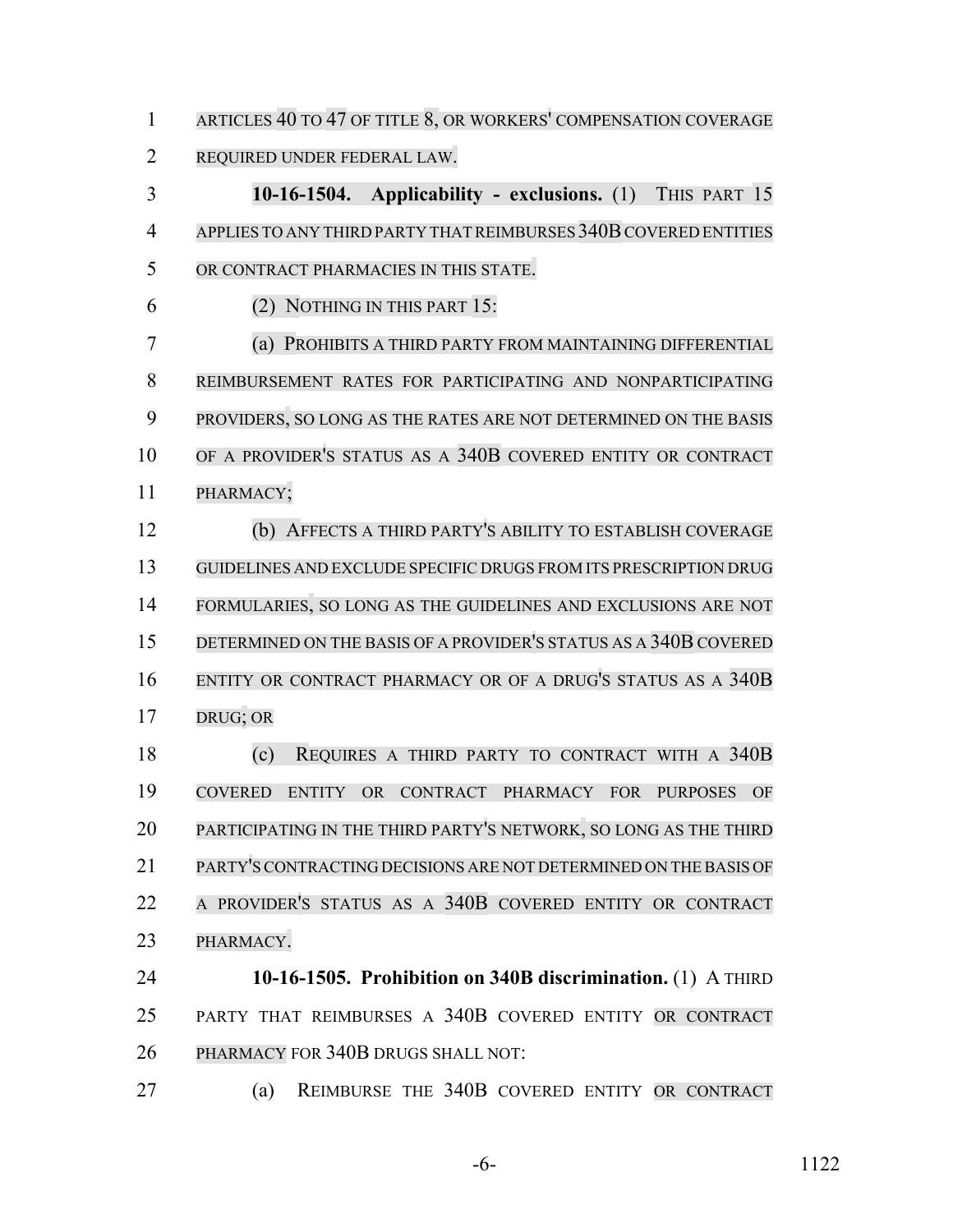PHARMACY FOR A PHARMACY-DISPENSED DRUG AT A RATE LOWER THAN THE AMOUNT PAID FOR THE SAME DRUG TO PHARMACIES SIMILAR IN PRESCRIPTION VOLUME THAT ARE NOT 340B COVERED ENTITIES OR CONTRACT PHARMACIES;

 (b) ASSESS ANY FEE, CHARGE BACK, OR OTHER ADJUSTMENT AGAINST THE 340B COVERED ENTITY OR CONTRACT PHARMACY ON THE BASIS THAT THE 340B COVERED ENTITY OR CONTRACT PHARMACY 8 PARTICIPATES IN THE 340B PROGRAM:

 (c) RESTRICT ACCESS TO THE THIRD PARTY'S PHARMACY NETWORK FOR ANY 340B COVERED ENTITY OR CONTRACT PHARMACY ON THE BASIS THAT THE 340B COVERED ENTITY OR CONTRACT PHARMACY PARTICIPATES 12 IN THE 340B PROGRAM;

 (d) REQUIRE THE 340B COVERED ENTITY OR CONTRACT PHARMACY TO ENTER INTO A CONTRACT WITH A SPECIFIC PHARMACY OR HEALTH COVERAGE PLAN TO PARTICIPATE IN THE THIRD PARTY'S PHARMACY NETWORK;

 (e) CREATE A RESTRICTION OR AN ADDITIONAL CHARGE ON A PATIENT WHO CHOOSES TO RECEIVE DRUGS FROM A 340B COVERED ENTITY OR CONTRACT PHARMACY;

20 (f) RESTRICT THE METHODS BY WHICH A 340B COVERED ENTITY OR CONTRACT PHARMACY MAY DISPENSE OR DELIVER 340B DRUGS;

 (g) REFUSE TO PROVIDE REIMBURSEMENT OR COVERAGE FOR 340B DRUGS; OR

 (h) CREATE ANY ADDITIONAL REQUIREMENTS OR RESTRICTIONS ON 25 A 340B COVERED ENTITY OR CONTRACT PHARMACY.

26 (2) UNLESS A CLAIM IS FOR PAYMENT, DIRECTLY OR INDIRECTLY, 27 BY THE MEDICAID PROGRAM, A PHARMACY BENEFIT MANAGER OR ANY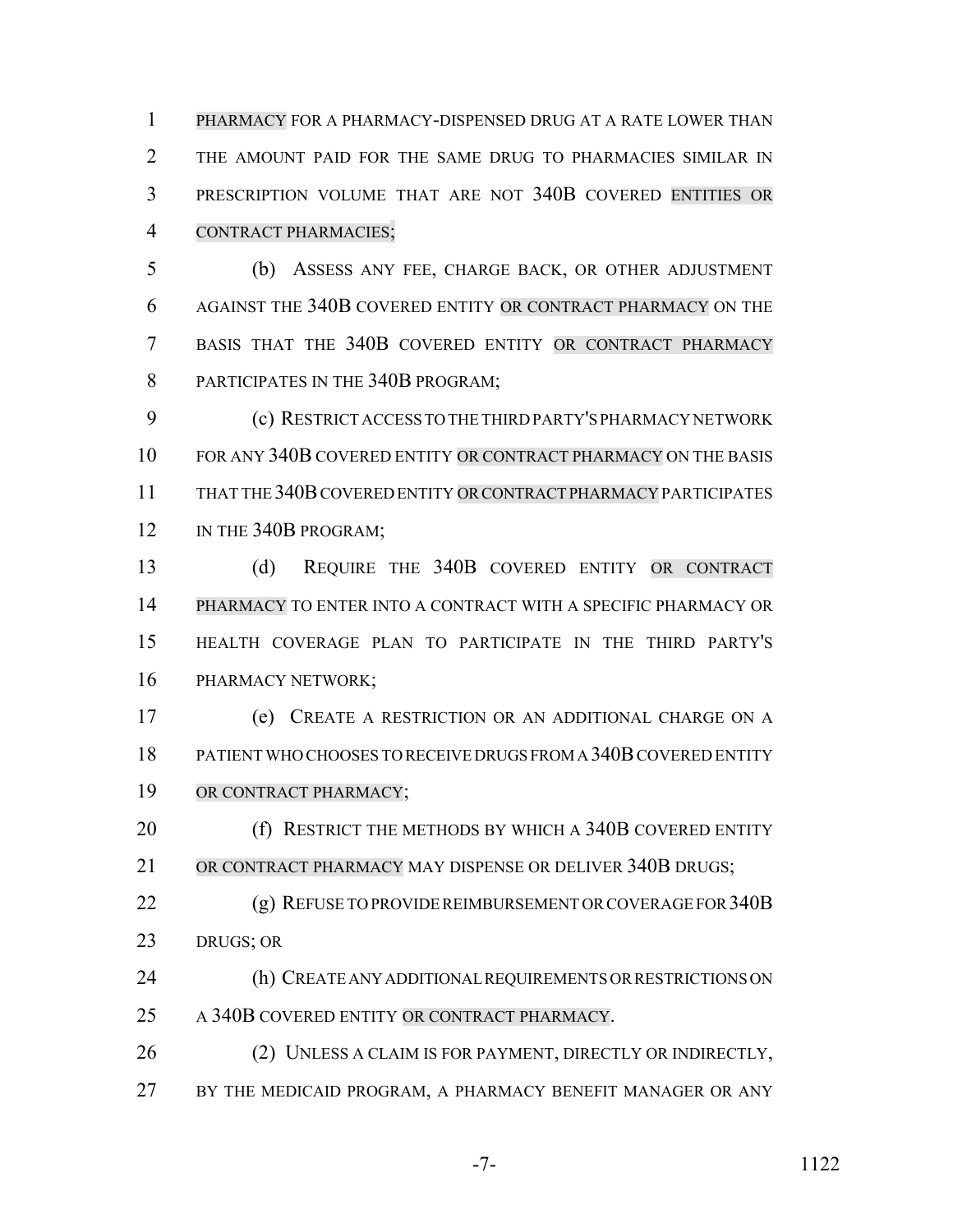OTHER THIRD PARTY THAT REIMBURSES A 340B COVERED ENTITY OR CONTRACT PHARMACY FOR 340B DRUGS SHALL NOT REQUIRE A CLAIM FOR A 340B DRUG TO INCLUDE:

 (a) A MODIFIER TO INDICATE THAT THE DRUG IS A 340B DRUG; OR (b) ANY OTHER METHOD OF IDENTIFYING THE CLAIM FOR A 340B DRUG.

 (3) WITH RESPECT TO A PATIENT ELIGIBLE TO RECEIVE 340B DRUGS, A PHARMACY BENEFIT MANAGER OR ANY OTHER THIRD PARTY THAT MAKES PAYMENT FOR THE DRUGS SHALL NOT DISCRIMINATE AGAINST A 340B COVERED ENTITY ORCONTRACT PHARMACY IN A MANNER THAT PREVENTS OR INTERFERES WITH THE PATIENT'S CHOICE TO RECEIVE THE DRUGS FROM THE 340B COVERED ENTITY OR CONTRACT PHARMACY.

 **10-16-1506. Enforcement - rules.** (1) A THIRD PARTY THAT VIOLATES THIS PART 15 ENGAGES IN AN UNFAIR OR DECEPTIVE ACT OR PRACTICE IN THE BUSINESS OF INSURANCE UNDER SECTION 10-3-1104 16 (1)(tt), AND THE ACT OF THE THIRD PARTY THAT VIOLATES THIS PART 15 17 IS VOID AND UNENFORCEABLE.

 (2) THE COMMISSIONER MAY ADOPT RULES AS NECESSARY TO IMPLEMENT THIS PART 15.

 **SECTION 3.** In Colorado Revised Statutes, 10-3-1104, **add** (1)(tt) as follows:

 **10-3-1104. Unfair methods of competition - unfair or deceptive practices.** (1) The following are defined as unfair methods of competition and unfair or deceptive acts or practices in the business of insurance:

26 (tt) A VIOLATION OF PART 15 OF ARTICLE 16 OF THIS TITLE 10. **SECTION 4. Act subject to petition - effective date.** This act